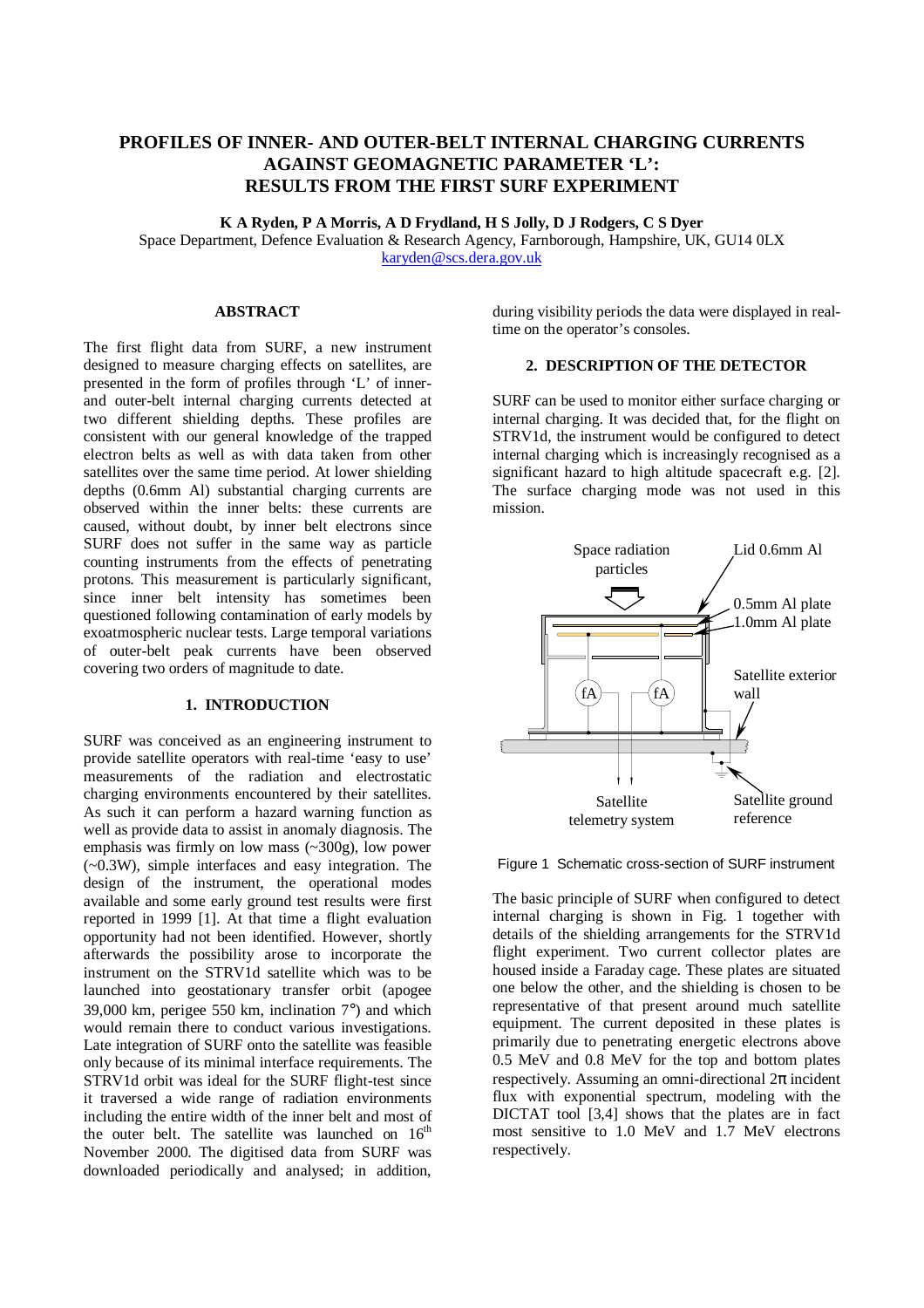According to basic electrostatic theory the charge deposited on these plates will move to the exterior of the Faraday cage *regardless of the absolute potential of the satellite.* Thus by measuring the current flowing out from the plates, the internal charging currents can be determined. Since the currents are generally in the subpico-amp region they require a number of practical measures to be taken to avoid noise and contamination. The Faraday cage is itself connected to the satellite ground reference.



Figure 2 SURF flight unit

A photograph of the flight instrument is shown in Fig. 2: it was mounted on the exterior surface of STRV1d as shown in Fig. 3. The spacecraft was spin-stabilised about the 'vertical' axis.



Figure 3 Preparation of the STRV1d satellite for launch

#### **3. FLIGHT RESULTS**

An example of the flight data returned by SURF is provided in Fig. 4 which shows the profile of the normalised current deposited in the upper plate (yellow/lighter line) and lower plate (blue/darker line) around one half-revolution of the geostationary transfer orbit. The data in Fig. 4 is taken from 21 Nov 2000 during the 'return leg' of the orbit (i.e. from apogee to perigee). Perigee was reached at 1115UT. The data is plotted against the McIlwain parameter, L. It should be noted that where the current appears as 'zero' it is simply below the instrument sensitivity in this particular experiment. A compromise was necessary on sensitivity (given that only 8-bit analogue-to-digital conversion was available) since the 'full scale deflection' had to allow sufficient headroom to avoid saturation while passing through the peak of the outer belt under enhanced conditions. For other applications (e.g. GEO) the sensitivity would be increased.



Figure 4 Inner and outer radiation belt profiles as detected by SURF on 21 November 2000.

It is evident that the upper plate sees a strong current when passing through the inner electron belt, peaking at about  $L = 1.6$ . However, even the relatively thin additional shielding afforded to the lower plate is enough to reduce this current by a factor of about 10; also the location of the peak is shifted to a slightly lower L value. The response of the instrument in the inner electron belts is significant since their intensity has sometimes been open to question [5] as a consequence of the Starfish exoatmospheric nuclear explosion which contaminated early measurements. Also, when particle-counting detectors are used, proton contamination of count-rates can occur. SURF does not employ particle counting and responds only to negative charge deposited on the collector plates; hence the detected signal is unambiguously due to electrons (proton deposition will tend to reduce the measured current slightly but this is a small effect in general).

The currents detected when passing through the outer belt are also apparent from Fig. 4, peaking at about L=4.5. In this region the currents measured on the upper and lower plates are seen to be similar in profile. The upper plate detected less current at the peak of the outer belt than at the peak of the inner belt (on that day) whereas the situation was the reverse for the lower plate. Clearly the additional shielding which was so effective at reducing current to the lower plate in the inner belt proves to be far less effective in the outer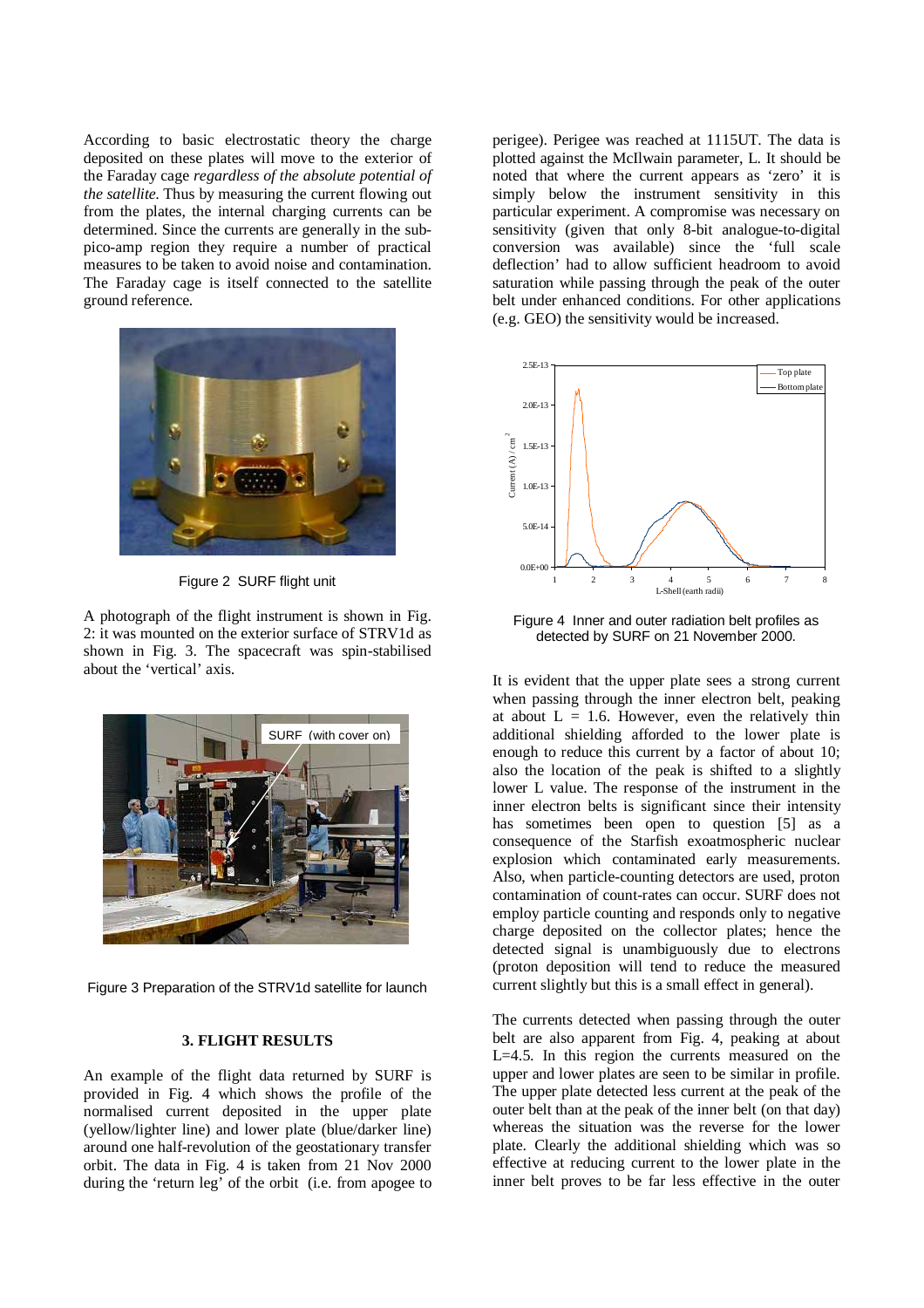belt. This is a clear indication of the much harder spectrum in the outer belt.



Figure 5 Time series of radiation belt profiles using the upper plate.

Figures 5 and 6 show the evolution of normalised current in the top and bottom plates respectively over the first 12 days of the mission. The inner belt intensities vary between alternate orbits, due to variation in the magnetic latitude of perigee but otherwise appear unchanging. In contrast, the outer belt current profiles vary considerably over time.



Figure 6 Time series of radiation belt profiles using the lower plate.

SURF data became available as soon as STRV1d was deployed from the Ariane 5 third stage which, from Fig. 5, clearly occurred inside the inner electron belt. Data collection was then interrupted for a few days introducing a gap in the profiles: nevertheless, it is apparent from Figs 5 and 6 that the satellite was launched into an enhanced period for outer belt energetic electrons but that thereafter the belt declined in intensity. Looking at the upper plate data (Fig. 5) there are some signs of an outer belt resurgence towards the end of the period shown. However, this recovery was clearly restricted to less energetic electrons since the lower plate shows no equivalent trend.

The SAMPEX spacecraft also observed the gradual decline in outer belt intensity from an enhanced state over this period. This spacecraft, in a polar low Earth orbit  $(-550x675km)$ , inclination 82°), intercepts the low altitude 'horns' of the outer belt. Its 1.5 to 6MeV electron channel is broadly comparable with the electron population detected by SURF's lower plate. Daily averaged SAMPEX radiation belt profiles are shown in Fig. 7, for the same 12-day period.



Figure 7 Time series of radiation belt profiles using SAMPEX 1.5-6MeV electron data covering the same period as the SURF data.

It is unfortunate that the STRV1d satellite went into an anomalous state two weeks after the launch and has not yet recovered; therefore good quality data is currently restricted to the period shown. Fragmentary data are still available, certainly enough to know the instrument continues to operate correctly. By chance, one such fragment coincided with a period of outer belt activity on 21 March 2001. The peak outer belt currents were found to be an order of magnitude higher than the previous peak values detected on the first day of the mission. This enhancement was also seen by GOES-8 electron spectrometers in GEO Future data collection will be concentrated mainly on these enhanced periods due to resource constraints.

#### **4. CONCLUSIONS**

The SURF instrument has produced profiles of charging currents through L which are consistent with